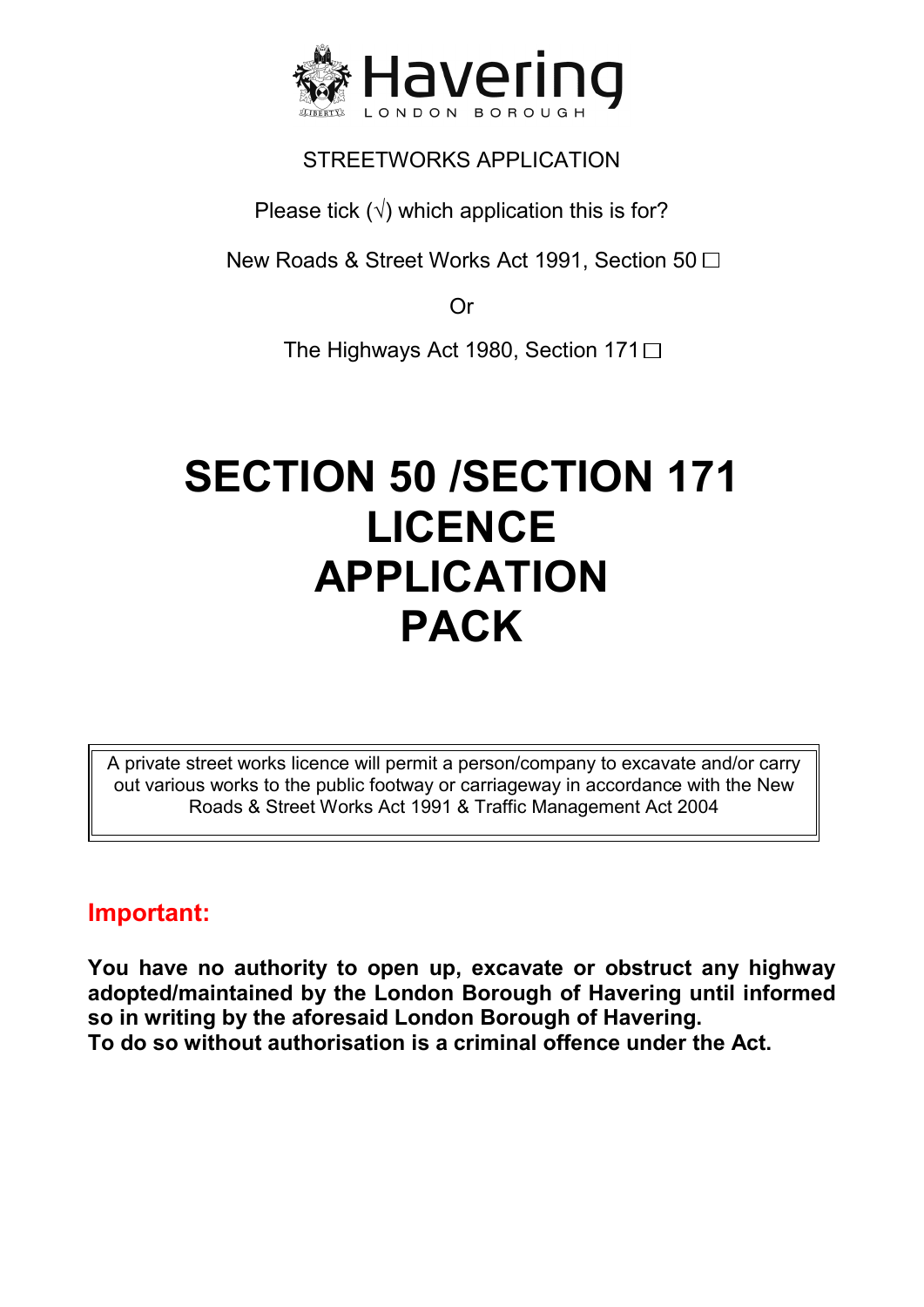

## **Licence documentation requirements**

Please find enclosed our Street works licence application, which must be completed in full.

Failure to complete or enclose the following information and valid documents will result in the application being returned to you without being processed:

- 1) Proof of Street works Accreditation (Photo ID) (NRSWA ticket for all operatives & supervisors working/attending site)
- 2) Completed Street works Opening notice (Once licence approved)
- 3) Full description and extent of works to be carried out
- 4) Completed Street works licence application
- 5) Method statement
- 6) Risk Assessment
- 7) Traffic Management & Pedestrian Management drawing/plan
- 8) Consent to connect to other/utility apparatus
- 9) Public liability insurance Minimum (10m)
- 10) Emergency Contact number (24HRS)
- 11) Signed & Completed Agreement form
- 12) Licence fee via card payment / Invoice / BACs only (no cheques)
- 13) Completed temporary traffic signal form (if required on site)
- 14) Copy of the Planning Approval (If required)
- 15) Plan/drawing of the location and works to be carried out (CAD)

Please note\* A Section 50 licence will only be granted once all of the above documents been received and approved by a London Borough of Havering Street Works Inspector/Engineer, failure to provide these will result in your application being returned.

#### **\*Important Note: Section 74 (Overrun charges)\***

 Unreasonably Prolonged Occupation of the Highway) (England) Regulations 2001 allow a Section 74 of the New Roads and Street Works Act 1991 and the Street Works (Charges of Highway Authority, in certain circumstances, to charge an undertaker where the duration of street works exceeds the prescribed period or a reasonable period, whichever is the longer. The prescribed daily charges are set out in the Regulations, with the amount varying depending on the road category with the maximum charge per day being **£10,000.** 

#### **\*UKAS accredited Core Sampling.\***

All reinstatements will be core tested by an independent UKAS accredited company, failed reinstatements will be charged as a defect and remedial action will be required to rectify the defect at the contractors expense along with all investigatory costs.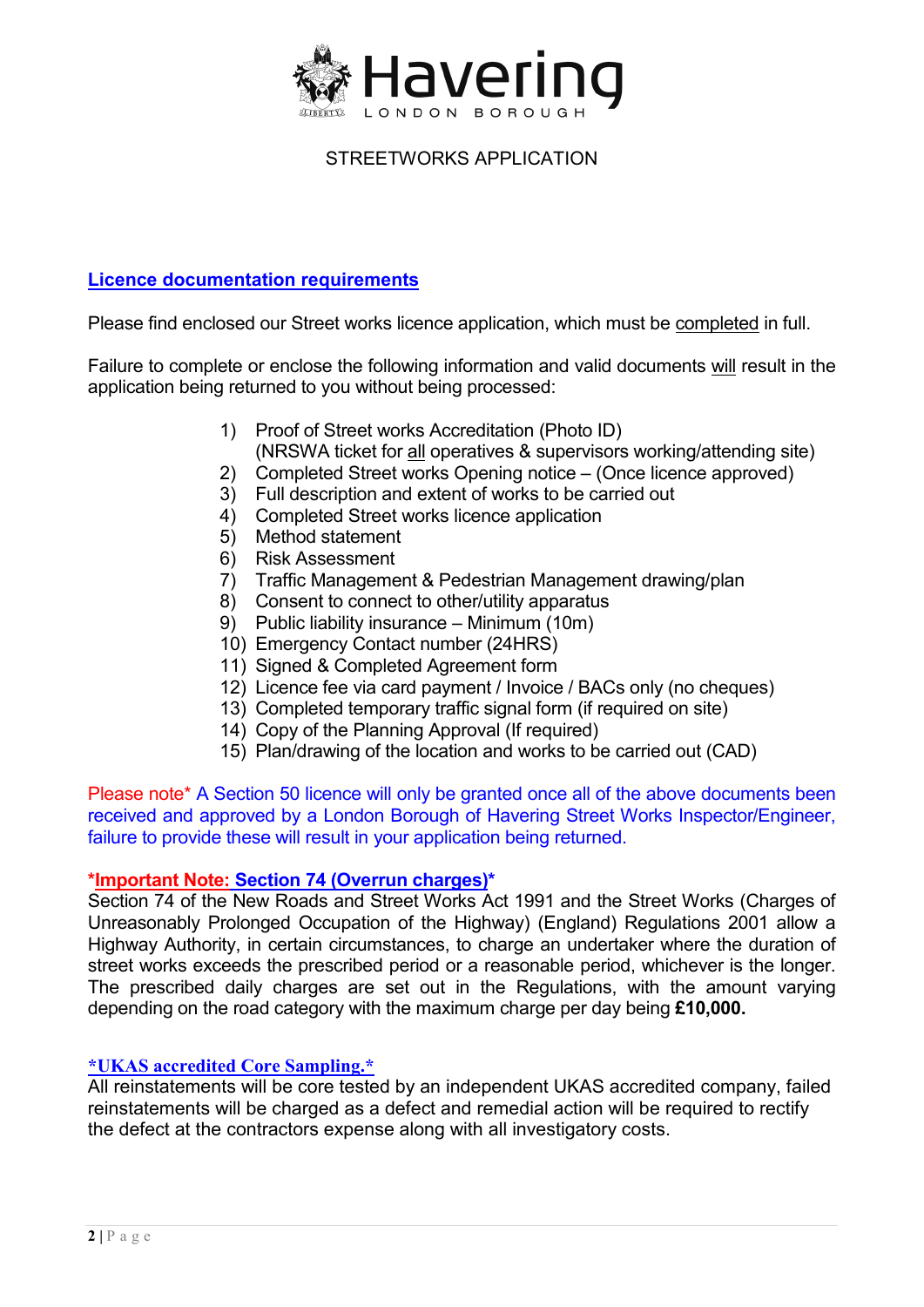

#### **One off Licence fee as set out below (non-refundable once processed)**

|                                            | <b>Minor Works with excavation</b><br>(duration up to 3 days total) up to 100 mtrs or $5 \times$ holes | £1055.00 |
|--------------------------------------------|--------------------------------------------------------------------------------------------------------|----------|
| Permit/licence type,<br>duration & charge. | <b>Standard Works</b><br>(duration 4 to 10 days) up to 100mtrs or $5 \times$ holes                     | £1214.00 |
|                                            | <b>Major works</b><br>(duration more than 10 days) up to 100 mtrs or $5x$ holes                        | £1426.00 |

- 1) The sum above includes administration, co-ordination of works, LoPs permit / noticing plus pre-inspection/site visits/meetings for works up to 100mtrs with no other associated works.
- 2) Works over 100mtrs and/or in excess of 1.5mtrs in depth of the excavation and/or in excess of 5 separate excavations. Including other works will require additional licences.
- 3) The following inspections A, B & C as set below are included in costs, these as under the NRSW Act, additional routine visits may be carried out by LBH but at no extra costs.
	- A) An inspection undertaken during the progress of the works.
	- B) An inspection undertaken within the six months following interim or permanent reinstatement.
	- C) An inspection undertaken within the three months preceding the end of the guarantee period.

 £65.00 per additional inspection (set as 1 x inspection) Note\* Additional abortive visits or additional visits requested by you will be charged at the rate of

Note\* Extra costs/licences will apply to trenches/works in excess of 100 metres and/or in excess of 1.5mtrs in depth of the excavation and/or in excess of 5 separate excavations.

Note\* Any amendments to an already agreed licence in any form will incur additional administration costs of **£65.00** per each variation.

Note\* All S50s are subject to core sample investigations by UKAS laboratory, all failed core charges will be charged to your company and full remedial carried out by your company at your cost.

#### **Payments**

Card payments to be made to the London Borough of Havering - 01708 431125, alternatively please contact us if paying by BAC's or Invoice.

**Cheques now phased out & no longer tender at The London Borough of Havering**.

#### **Parking**

Where there is a site in a metered parking bay or resident's parking bay you will require a suspension of the designation of the parking bay. To acquire a suspension you must contact the Parking section on telephone number 01708 432254. A separate application and payment will be required for parking bay suspensions. It is an offence to place an obstruction in a parking bay which has not been suspended with the Council having the power to remove the obstruction and prosecute the person responsible.

#### **Post/Contact Details**

London Borough of Havering NRSWA Section Town Hall, Main Road Romford, Essex RM1 3BB : *NRSWA@havering.gov.uk*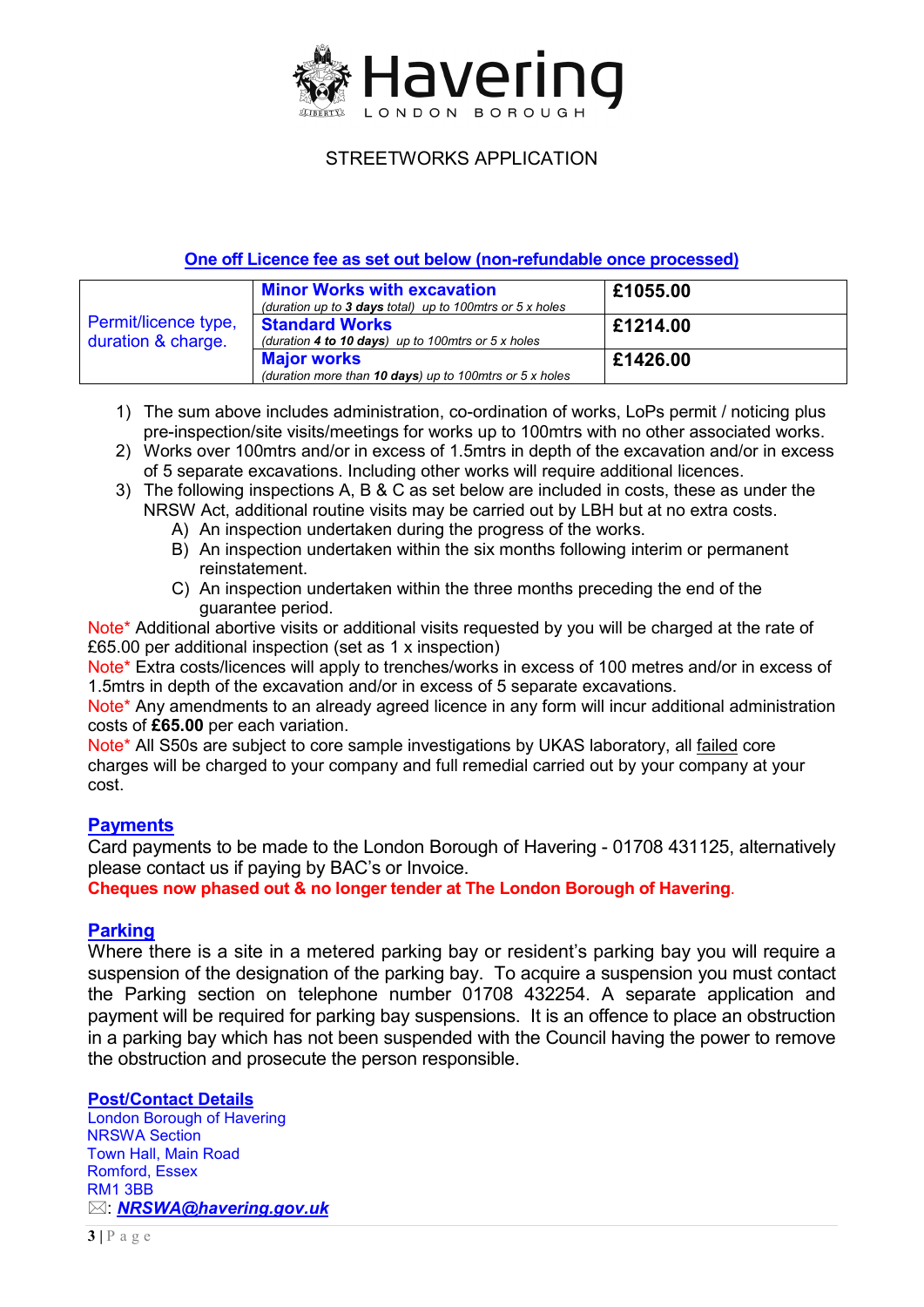

# **CONTRACTOR AND SITE DETAILS**

| <b>Your Works Reference Number:</b>                                                             |                                                                                                                                                                                                          |  | (Local Authority Reference)<br><b>LA Reference Number:</b>                                        |
|-------------------------------------------------------------------------------------------------|----------------------------------------------------------------------------------------------------------------------------------------------------------------------------------------------------------|--|---------------------------------------------------------------------------------------------------|
| <b>Works Location/Address:</b>                                                                  |                                                                                                                                                                                                          |  | <b>Eastings</b>                                                                                   |
| *Location/street of<br>excavation if different to<br>actual above address:                      |                                                                                                                                                                                                          |  | <b>Northings</b>                                                                                  |
| (Please give exact address in full<br>including House Name/no and<br>Eastings & Northings etc.) | Carriageway: Yes / No<br>Footway: Yes / No                                                                                                                                                               |  | Verge: Yes / No                                                                                   |
| Nature of Works to:<br>(work to be carried out)                                                 |                                                                                                                                                                                                          |  |                                                                                                   |
| Notice type:                                                                                    | <b>Minor Works with excavation</b><br>(duration up to 3 days total) £1055.00<br><b>Standard Works</b><br>(duration 4 to 10 days) £1214.00<br><b>Major works</b><br>(duration more than 10 days) £1426.00 |  |                                                                                                   |
| <b>Traffic/Pedestrian</b><br><b>Management Details:</b><br>(to include drawings)                | Signing Lighting Guarding Only: Yes / No<br>Road Closure: Yes / No<br>Parking Suspension: Yes / No                                                                                                       |  | Temporary Traffic Signals: Yes / No<br>Footway Closure: Yes / No<br>Bus Stop Suspension: Yes / No |
| <b>Contractors name</b><br>(Contractor carrying out works)                                      |                                                                                                                                                                                                          |  |                                                                                                   |
| *Contractor's Full address<br>and Email address.*                                               | *<br>*⊠*                                                                                                                                                                                                 |  |                                                                                                   |
| Postcode:                                                                                       |                                                                                                                                                                                                          |  |                                                                                                   |
| <b>Emergency Contact</b><br>Number (24hr)                                                       | (Note this number will be checked for compliance)                                                                                                                                                        |  |                                                                                                   |
| Day time telephone No:                                                                          | (Note this number will be checked for compliance)                                                                                                                                                        |  |                                                                                                   |
| <b>Fax Number:</b>                                                                              |                                                                                                                                                                                                          |  |                                                                                                   |

## **Valid between the following dates**

|                                        | <b>Start Date</b> | <b>End Date</b> |
|----------------------------------------|-------------------|-----------------|
| Desired dates required for<br>licence: |                   |                 |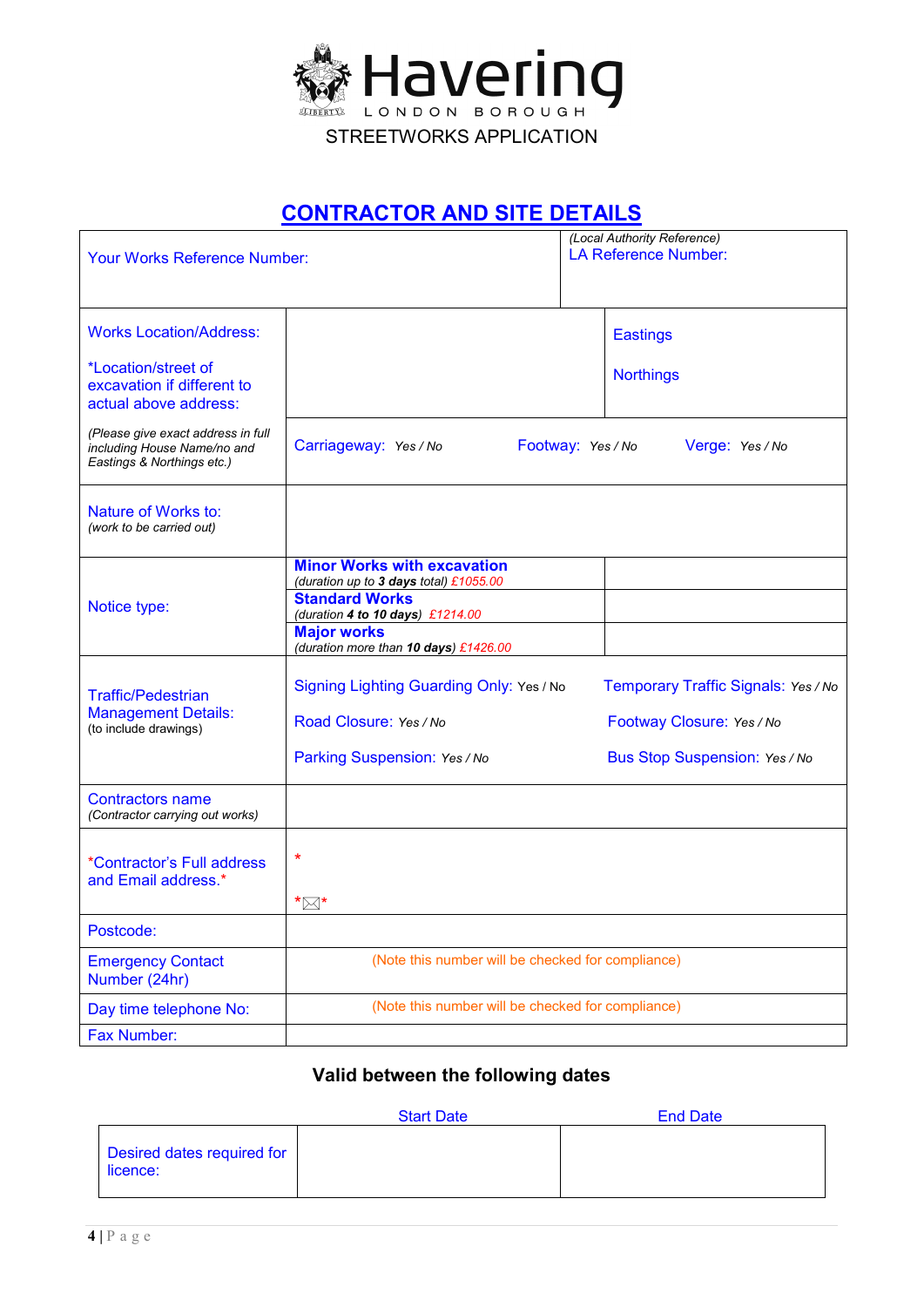

#### Conditions of Licence:

- liability for the works or the maintenance of the works (either now or in the future) 1. The works are carried out entirely at the applicant's risk. The Council has no and has no liability for damage caused to private property by the works.
- affected (by consultation and with trial holes where appropriate), or if such 2. The applicant must satisfy him/herself that undertaker's equipment will not be equipment is affected, the applicant shall carry out any works or take any necessary measures as required by the affected undertaker. All reinstatements to be to the NRSWA 1991 code of practice.
- 3. The works will be signed, guarded and lit to the standards detailed in Chapter 8 of the Traffic Signs Manual. Open excavations must also be covered when works are not taking place.
- 4. Operatives with NRSWA accreditation must undertake the works.
- 5. Safe access must be provided for pedestrians at all times, pedestrians must not be diverted across any carriageway.
- 6. Any service or structure constructed beneath the footway, or any repairs or alterations to a structure beneath the footway must be at least 450mm below the footway surface. No footways or carriageways are to be closed unless agreed by the London Borough of Havering.
- 7. The applicant must have public liability insurance to indemnify the Council against any claim in respect of injury, damage or loss arising from the execution of the works of the placing or presence in the street of apparatus.
- 8. The applicant must conform to any instructions given by any officer/inspector of the Council especially if the instruction relates to health and safety, and especially in respect of condition 3.
- 9. This licence is issued for the purposes of section 171 of the Highways Act 1980 and/or Section 50 of the New Roads and Street works Act 1991. It does not exempt the applicant from the need to obtain any other consent, licence or permission which may be required, nor does it relieve the applicant from compliance with any other part of those Acts, or other Acts, local Acts, bylaws, general statutory provisions or Regulations in force in the area.
- 10. If traffic management requires Temporary Traffic Lights or a Road Closure then the attached forms must be completed and returned, please be aware that a minimum of 8 weeks is required to process any Road Closure.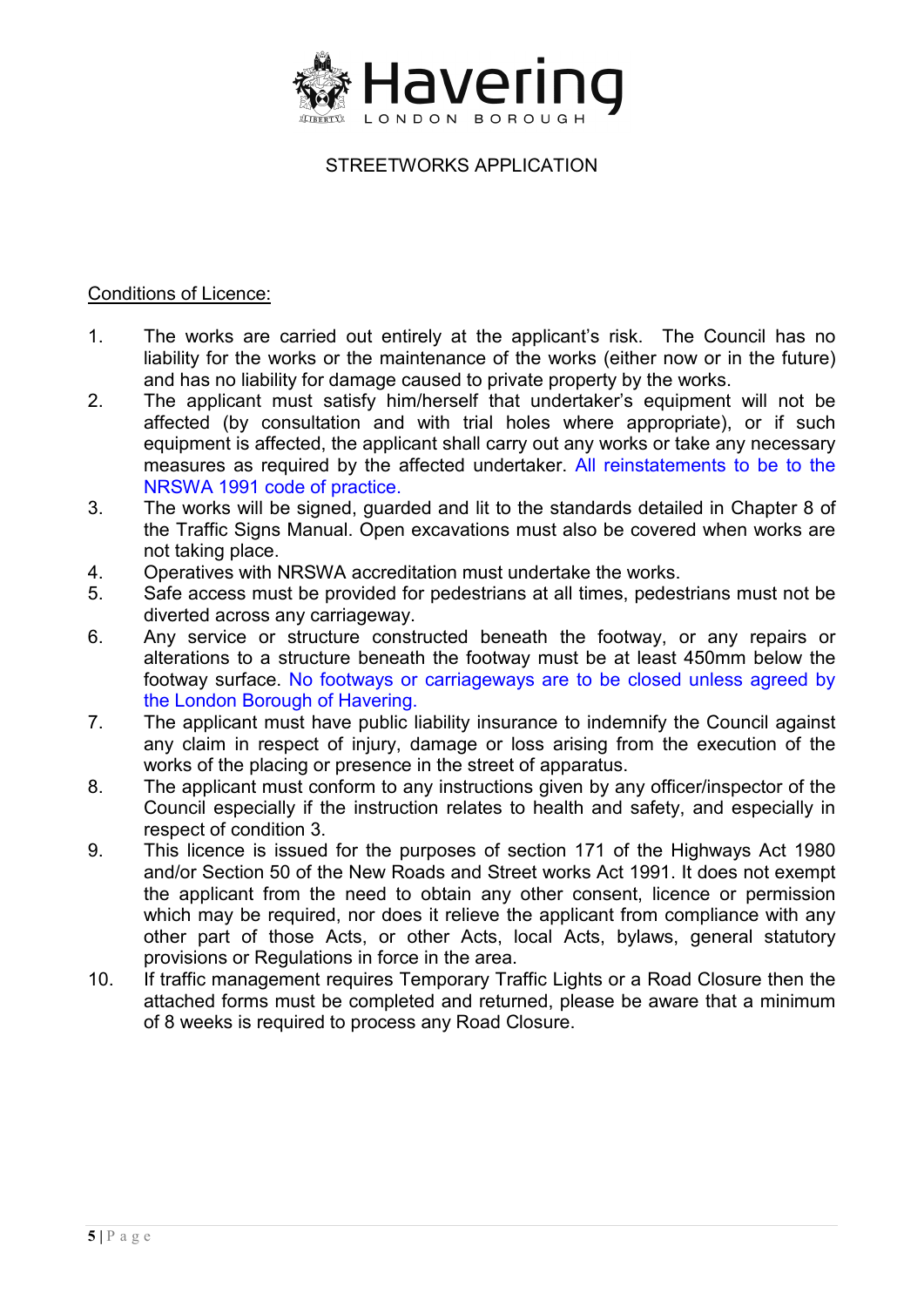

## **AGREEMENT OF LICENCE FEES AND DEPOSITS**

I agree to pay the full cost incurred by the Council in regards to carrying out any said works, on the public highway, including the cost of any necessary ancillary works to execute reinstatement of the public highway as necessary following the removal of builders' materials, spoil etc.

To pay The London Borough of Havering the licence fee of (Please select as appropriate)

| • Minor Works (duration up to 3 days total) up to 100mtrs or 5 x holes £1055.00                                                                                                                     | Yes/No |
|-----------------------------------------------------------------------------------------------------------------------------------------------------------------------------------------------------|--------|
| • Standard Works (duration 4 to 10 days) up to 100 mtrs or 5 x holes £1214.00                                                                                                                       | Yes/No |
| Major works (duration more than 10 days) up to 100 mtrs or 5 x holes £1426.00                                                                                                                       | Yes/No |
| (Prices set as of 1 <sup>st</sup> April 2022 to 31 <sup>st</sup> March 2023 only, please check fee's/charges if they<br>are outside of the above prescribed dates as applications will be returned. |        |
| *Print:<br>*Signature of contractor:                                                                                                                                                                |        |

## **DECLARATION OF APPLICATION**

#### **Declaration by Contractor**

I confirm that the above details in this Section 50 Application pack are correct, and acknowledge that the works referred to above must be conducted in accordance with the requirements of the New Road & Street Work Acts 1991, Traffic Management Act 2004 and the associated legislation and codes of practice, together with any other conditions imposed by the Street Authority in the relevant Licence.

 charges) and/or defect inspection fees with the cost of any necessary remedial works conducted I also acknowledge the statutory need for me to pay the above prescribed fees which are imposed by Havering Street Authority, including any Fixed Penalty Notices (FPN) Section 74 (overrun by the Street Authority during the guarantee period being recharged back to the licensee listed.

\*Company Name: …………………….........................................................................

\*Signed: ………………………………..

\*Print: …………………………………..

Date: …………………………………..

**\*Please provide full name & telephone number of recipient below this licence should it need to be returned to different person from the above:** 

**Print…………………………………………Phone…………….……………..**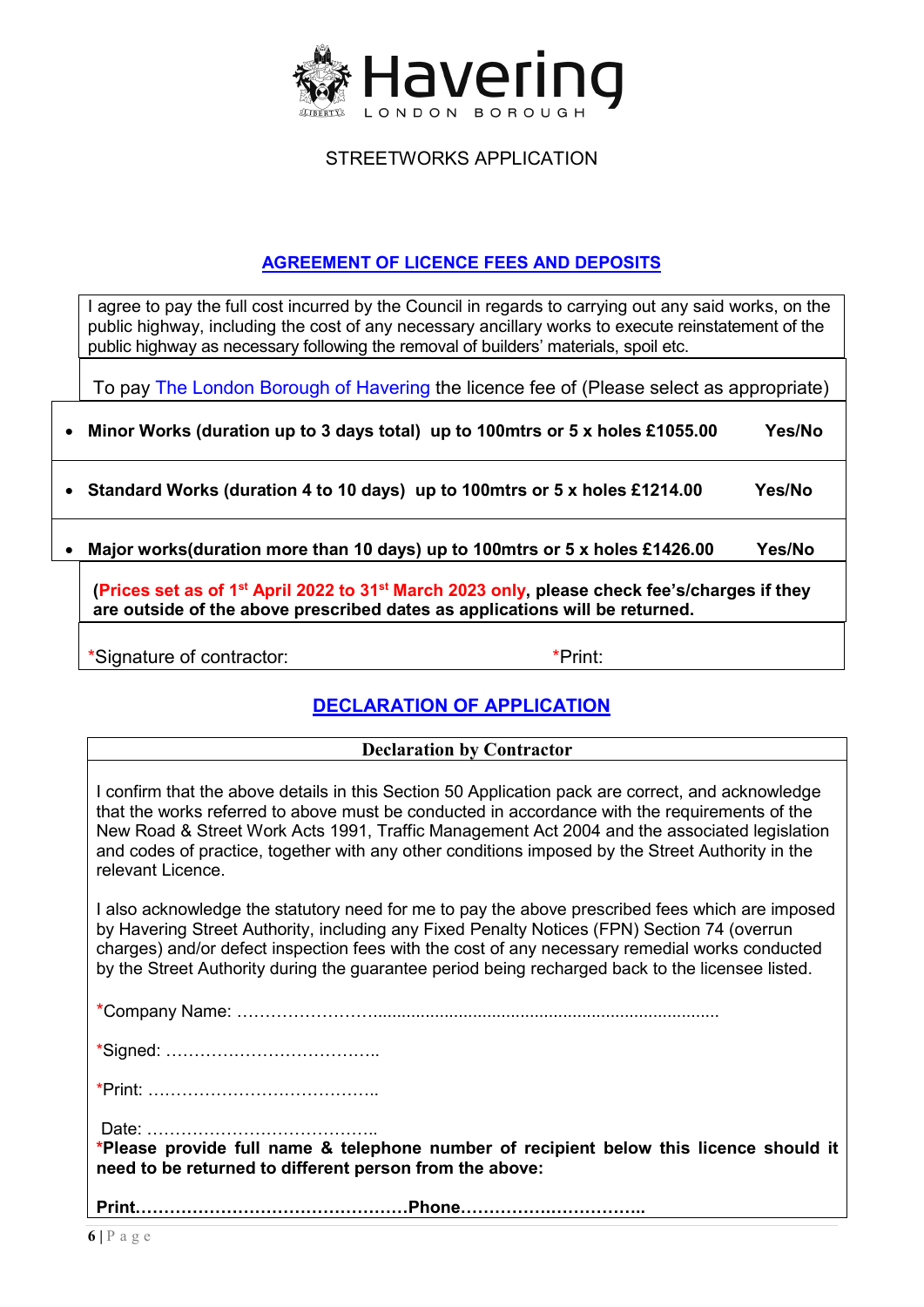

| <b>Your Works Reference Number:</b>                                                                                                                    |                                                                                                                                        |                                                                          | (Local Authority Reference)<br><b>LA Reference Number:</b>                                                                                                                                                          |
|--------------------------------------------------------------------------------------------------------------------------------------------------------|----------------------------------------------------------------------------------------------------------------------------------------|--------------------------------------------------------------------------|---------------------------------------------------------------------------------------------------------------------------------------------------------------------------------------------------------------------|
| <b>Section 74 Actual</b><br><b>Start Notice</b><br>Note: Please retain copy of this<br>document (Actual Start Notice) and<br>submit on start of works) | lunavailable.                                                                                                                          |                                                                          | To be completed and returned to Havering Council within 1 working<br>day of the start of works to confirm that the works have 'actually'<br>started, failure to achieve this could result in the 'road space' being |
| 'Contractor Name & Reference:<br>(Contractor who is carrying out works)                                                                                | $\star$                                                                                                                                |                                                                          |                                                                                                                                                                                                                     |
| Notice type:                                                                                                                                           | (duration up to 3 days total)<br><b>Standard Works</b><br>(duration 4 to 10 days)<br><b>Major works</b><br>(duration $>$ than 10 days) | <b>Minor Works with excavation</b>                                       |                                                                                                                                                                                                                     |
| <b>Description of works:</b>                                                                                                                           |                                                                                                                                        |                                                                          |                                                                                                                                                                                                                     |
| <b>Actual Start date:</b>                                                                                                                              |                                                                                                                                        |                                                                          |                                                                                                                                                                                                                     |
| End date:                                                                                                                                              |                                                                                                                                        |                                                                          |                                                                                                                                                                                                                     |
| <b>Site/Works Location:</b><br>(Please give exact address in full<br>including House Name/no etc.)                                                     |                                                                                                                                        |                                                                          |                                                                                                                                                                                                                     |
| <b>Exact location:</b>                                                                                                                                 | C/Way                                                                                                                                  | F/Way                                                                    | Verge                                                                                                                                                                                                               |
| <b>Traffic/Pedestrian Management</b><br>Details:<br>(to include drawings)                                                                              | Road Closure: Yes / No                                                                                                                 | Signing Lighting Guarding Only: Yes / No<br>Parking Suspension: Yes / No | Temporary Traffic Signals: Yes / No<br>Footway Closure: Yes / No<br>Bus Stop Suspension: Yes / No                                                                                                                   |
| <b>Excavation details</b><br>(Excavation methods being used)                                                                                           |                                                                                                                                        |                                                                          |                                                                                                                                                                                                                     |

London Borough of Havering NRSWA Section Town Hall, Main Road Romford, Essex RM1 3BB : *[NRSWA@havering.gov.uk](mailto:NRSWA@havering.gov.uk)*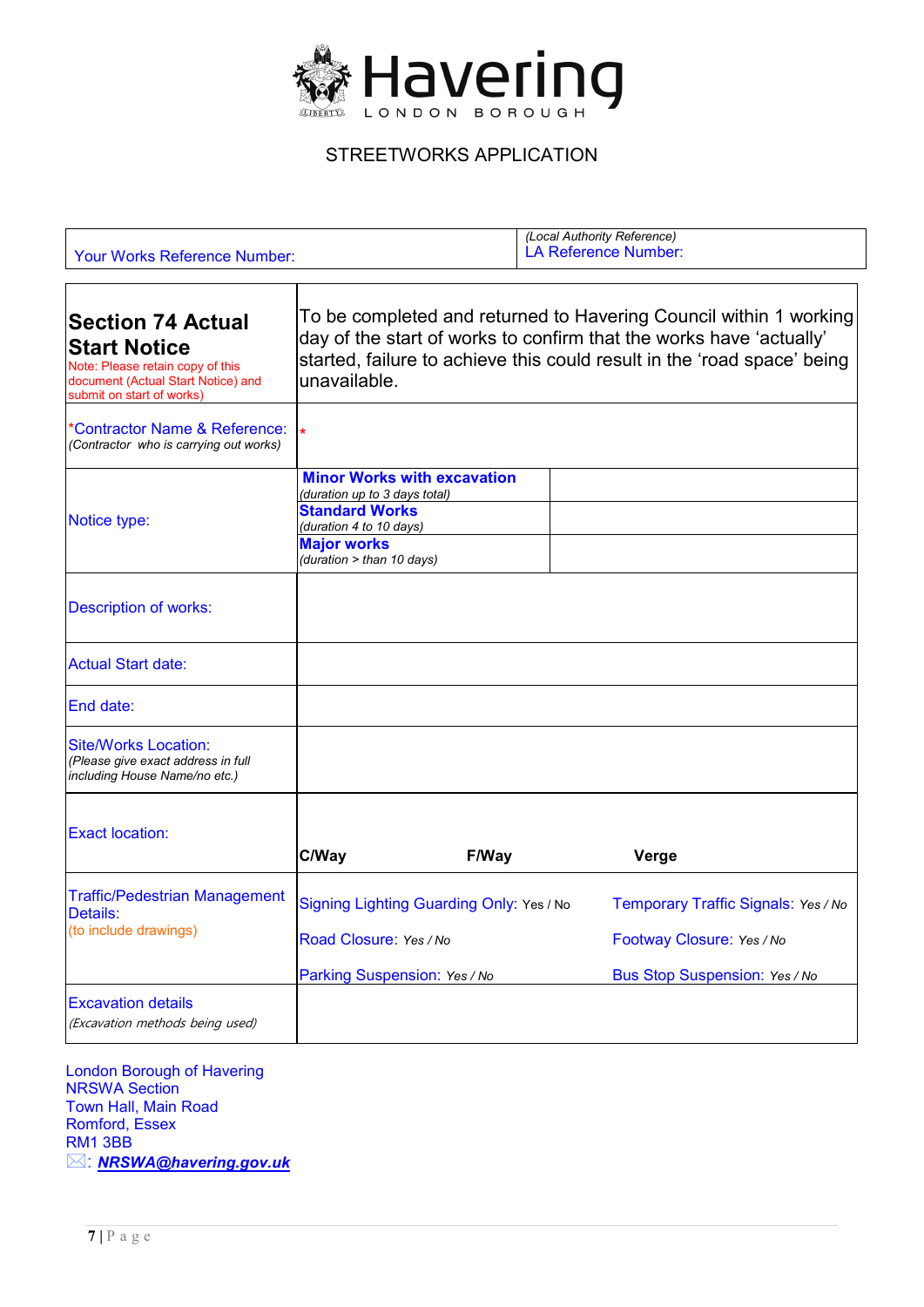

## **CLOSING NOTICES**

|                                     | (Local Authority Reference) |
|-------------------------------------|-----------------------------|
| <b>Your Works Reference Number:</b> | LA Reference Number:        |
|                                     |                             |

| <b>Section 74 Works Stopped Notice</b><br><b>Section 70 Registration of Works</b><br><b>Notice</b><br>Note: Please retain copy of this document<br>(Closing Notice) and submit on completion of<br>works | To be completed and returned to Havering Council on<br>completion of final reinstatement of works by 16:30 on<br>the next working day after the end date. |         |       |
|----------------------------------------------------------------------------------------------------------------------------------------------------------------------------------------------------------|-----------------------------------------------------------------------------------------------------------------------------------------------------------|---------|-------|
| *Contractor name / Address<br>(Contractor who carried out works)                                                                                                                                         | *                                                                                                                                                         |         |       |
| <b>Site/Works Location:</b><br>(Please give exact address in full including House<br>Name/no etc.)                                                                                                       | C/Way                                                                                                                                                     | F/Way   | Verge |
| <b>Reinstatement status:</b>                                                                                                                                                                             | Permanent                                                                                                                                                 | Interim |       |
| Date of reinstatement:                                                                                                                                                                                   |                                                                                                                                                           |         |       |
| <b>Excavation depth:</b>                                                                                                                                                                                 |                                                                                                                                                           |         |       |
| Length:                                                                                                                                                                                                  |                                                                                                                                                           |         |       |
| Width:                                                                                                                                                                                                   |                                                                                                                                                           |         |       |
| Details of materials used on permanent<br>reinstatement:<br>(HRA, DBM, Concrete, Blocks, Slabs, Topsoil, etc.)                                                                                           |                                                                                                                                                           |         |       |

London Borough of Havering NRSWA Section Town Hall, Main Road Romford, Essex RM1 3BB : **[NRSWA@havering.gov.uk](mailto:NRSWA@havering.gov.uk)**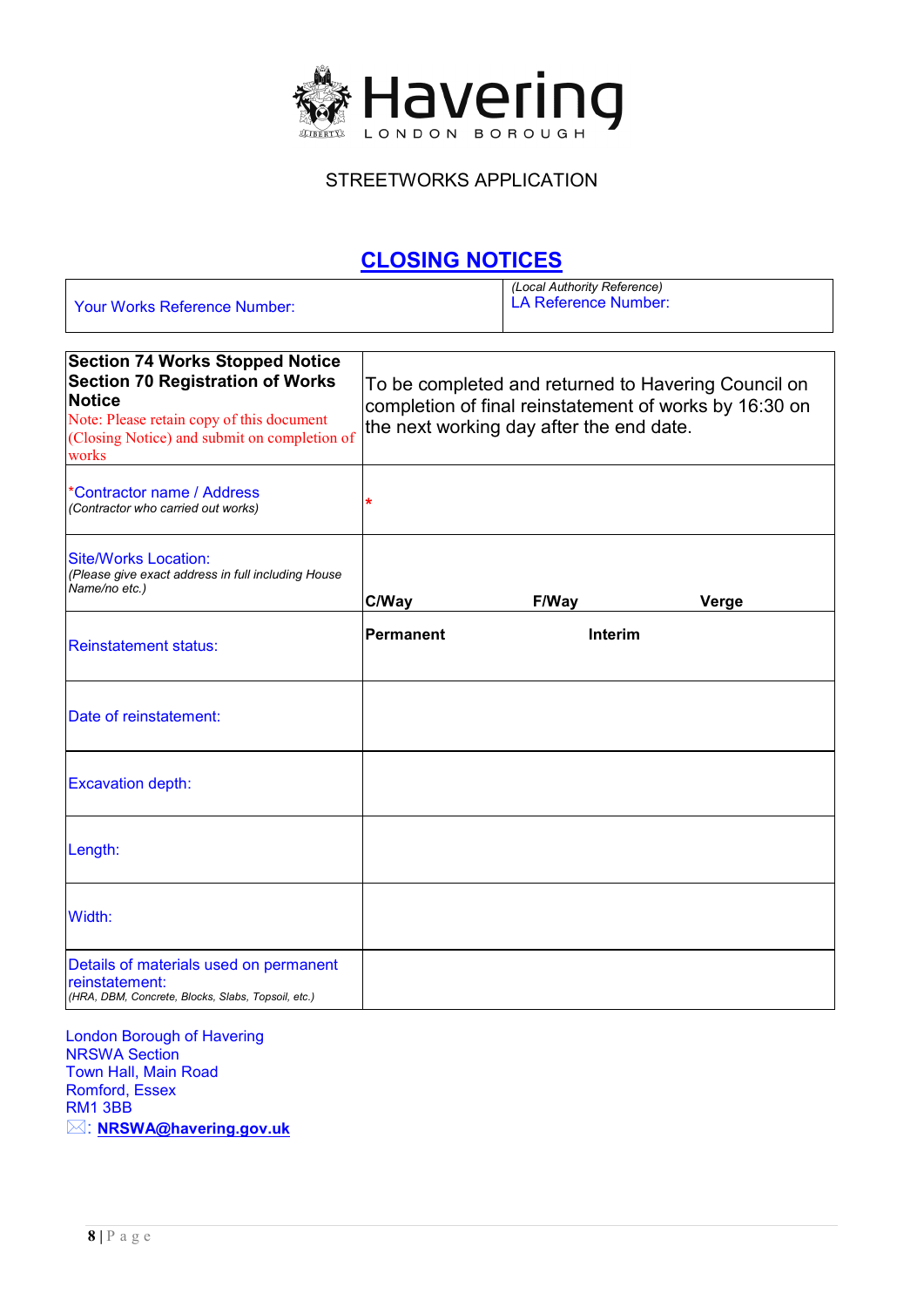

# APPLICATION FOR THE USE OF **T**EMPORARY **T**RAFFIC **S**IGNALS

London Borough of Havering: 01708 Email:*NRSWA@havering.gov.uk*  \*Minimum 3 days notice required

| Statutory Undertaker/Contractor:                                                                                                                                                                                                          |               |          |                    |                         |     |           |  |
|-------------------------------------------------------------------------------------------------------------------------------------------------------------------------------------------------------------------------------------------|---------------|----------|--------------------|-------------------------|-----|-----------|--|
| Site Supervisor:                                                                                                                                                                                                                          | Contact No:   |          |                    |                         |     |           |  |
| Traffic Signal Supplier:                                                                                                                                                                                                                  |               | Fax. No: |                    |                         |     |           |  |
| 24hr Emergency Phone Number:                                                                                                                                                                                                              |               |          | Permit no.         |                         |     |           |  |
| Type of Works<br>Standard                                                                                                                                                                                                                 | Minor         | Major    |                    | Urgent/Emergency Works. |     |           |  |
| Exact Location: *Please provide exact Site Location including house numbers or road junctions,<br>failure to supply these will result in the application & permit being refused*                                                          |               |          |                    |                         |     |           |  |
| Please note: Traffic sensitive road times are 9.30am till 15.00pm only unless agreed by L.A<br>If Traffic Signals are not to be used 24 hours, please state times when they will be operational/required:                                 |               |          |                    |                         |     |           |  |
|                                                                                                                                                                                                                                           |               |          |                    |                         |     |           |  |
|                                                                                                                                                                                                                                           | AM            | till     | <b>PM</b>          |                         |     |           |  |
| 2 way signals                                                                                                                                                                                                                             | 3 way signals |          |                    | 4 way signals           |     |           |  |
| <b>Start date of works:</b>                                                                                                                                                                                                               |               |          | End date of works: |                         |     |           |  |
| <b>Brief Description of Works to be carried out:</b>                                                                                                                                                                                      |               |          |                    |                         |     |           |  |
|                                                                                                                                                                                                                                           |               |          |                    |                         |     |           |  |
| Note: A Traffic Management plan should be submitted with the application                                                                                                                                                                  |               |          |                    |                         |     |           |  |
| Is site located on traffic sensitive road? - yes contact L.B Havering                                                                                                                                                                     |               |          |                    |                         | Yes | <b>No</b> |  |
| Is the site near existing traffic signals? - if yes contact TfL - ATSswitch@tfl.gov.uk<br>Yes<br><b>No</b>                                                                                                                                |               |          |                    |                         |     |           |  |
| Is the site near a pedestrian/zebra/toucan crossing? - if yes contact L.B Havering<br>Yes<br><b>No</b>                                                                                                                                    |               |          |                    |                         |     |           |  |
| Is there a road junction between the signal heads? - if yes contact L.B Havering                                                                                                                                                          |               |          |                    |                         | Yes | <b>No</b> |  |
| Is there a Bus Stop near or within the works $-$ if yes contact TfL buses below for<br>Yes<br><b>No</b><br>suspension application                                                                                                         |               |          |                    |                         |     |           |  |
| Out of hours: In the case of Urgent/ Emergency please inform the following:                                                                                                                                                               |               |          |                    |                         |     |           |  |
| TfL(Buses) Stratford office 020 8555 5353 - email: north.rsm@tfl.gov.uk<br>Police: 0208 345 4953<br>Ambulance: 01708 757740<br>Fire: (01708 448975 or 07584 150382) trafficmanagement@london-fire.gov.uk - Steven.Gray@london-fire.gov.uk |               |          |                    |                         |     |           |  |
| London Borough Of Havering - Call out after hours 01708 433999 - NRSWA@havering.gov.uk                                                                                                                                                    |               |          |                    |                         |     |           |  |
| <b>FOR HIGHWAY AUTHORITY USE ONLY</b>                                                                                                                                                                                                     |               |          |                    |                         |     |           |  |

| Authorised:                 |  | Not Authorised: |  | Contact Authority: |  |
|-----------------------------|--|-----------------|--|--------------------|--|
| <b>Authority Signature:</b> |  | Name:           |  | Date:              |  |
| <b>Highways Comments:</b>   |  |                 |  |                    |  |
| Submitted by: (Sign)        |  | Name (print)    |  | Date:              |  |
|                             |  |                 |  |                    |  |

**Important:**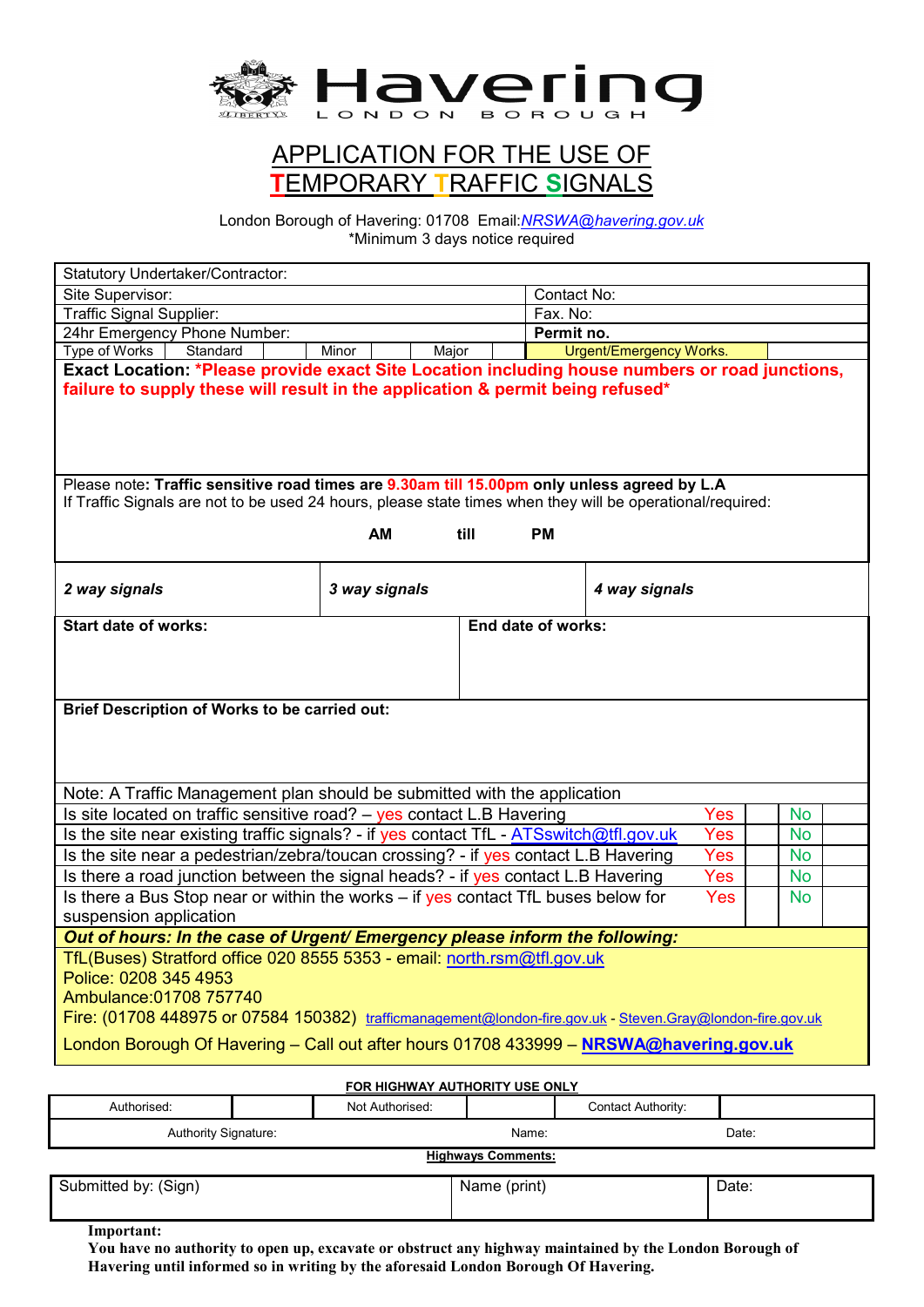#### **NOTES**

#### Applications relating to Standard / Planned works

| Category of Work                            | Period          |
|---------------------------------------------|-----------------|
| <b>Minor Works Traffic Sensitive</b>        | 10 working days |
| Minor Works Non-Traffic Sensitive           | 7 working days  |
| Remedial Works (Non-Dangerous)              | 10 working days |
| <b>Standard Works Traffic Sensitive</b>     | 10 working days |
| <b>Standard Works Non-Traffic Sensitive</b> | 7 working days  |
| Major Works / Projects                      | 20 working days |

These applications should be submitted by E-mail to *NRSWA@havering.gov.uk* or post to:

> London Borough Of Havering NRSWA Section Town Hall Main Road Romford RM1 3BB

#### **Applications relating to Emergency Works arising during normal working hours**

| Category of Work                      | Period                                      |
|---------------------------------------|---------------------------------------------|
| Special Urgent and Remedial Dangerous | Telephone before set-up, plus<br>send form. |

#### **Applications relating to Emergency works arising outside normal hours**

| Category of Work | Period                |
|------------------|-----------------------|
| Emergency        | Retrospective process |

Please ensure that the Emergency Services and Bus Operators have been contacted for their comments before the application is submitted.

Buses: Stratford office 020 8555 5353 - email: north.rsm@tfl.gov.uk Police: Mark Deeming - 07768 703273 fax: 0208 345 4953 - mark.j.deeming@met.police.uk

Email to *NRSWA@havering.gov.uk* 

**Important:**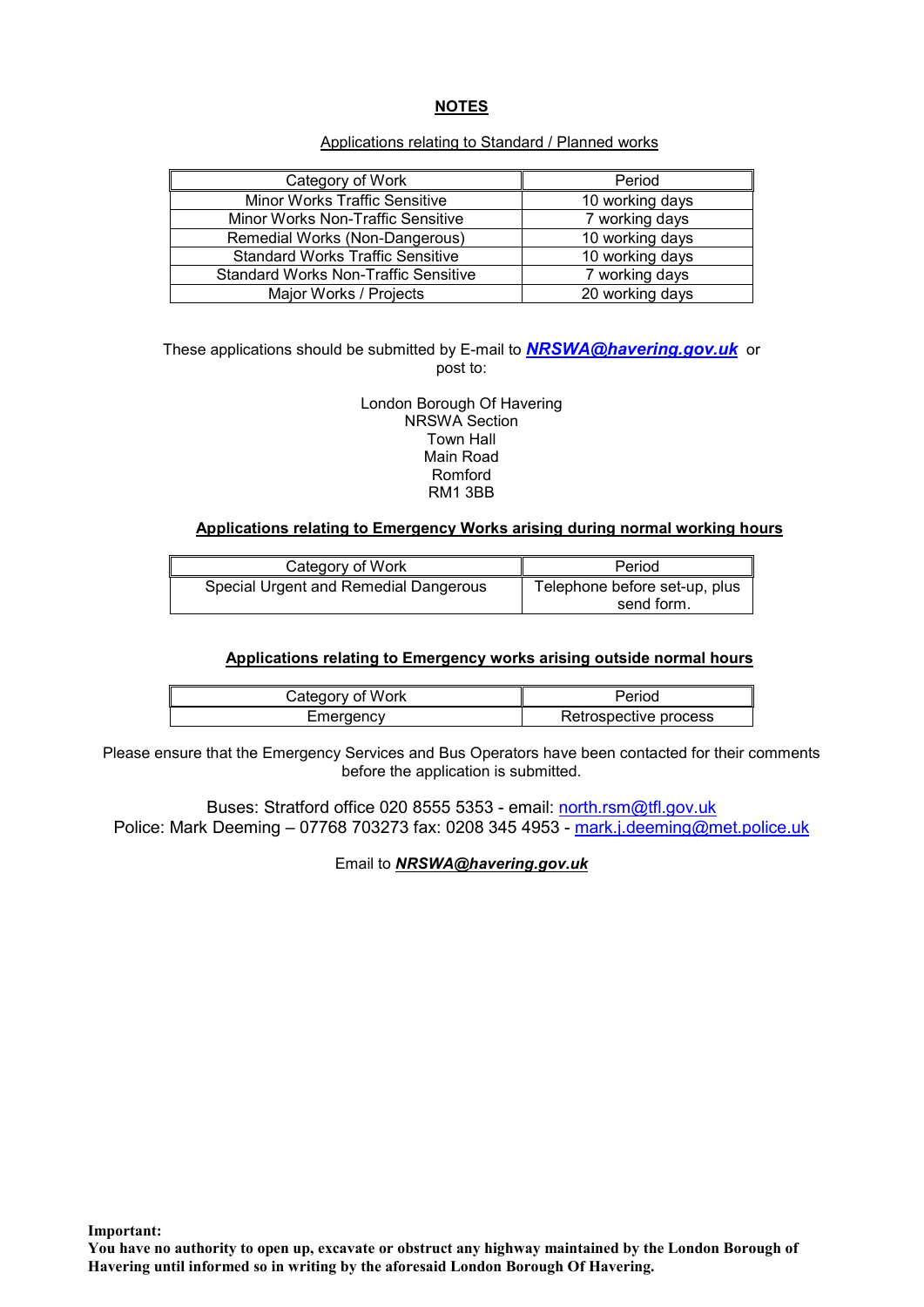

# **Temporary Traffic Order Application Road / Footway Closure**

| <b>Contractor Name &amp; Reference:</b><br>(Contractor who is carrying out works): |                               |
|------------------------------------------------------------------------------------|-------------------------------|
| Contractors full address:                                                          |                               |
| Telephone numbers:                                                                 | Day:<br>Evening/out of hours: |

I hereby request the London Borough of Havering to give permission for a road closure notice, details of which are given below, and understand that this application must be received by the council at least **eight weeks** before the proposed date of the road closure.

Location: Exact address of road with to and from points, i.e. junctions and/or house numbers etc.

A Traffic Management plan showing the area must be included with this application. It should clearly show the boundary of the proposed work area, and the locations of all temporary barriers and road signs. Also, a suitable scale plan should be included showing the proposed diversion route for vehicles and pedestrians. Adherence to this scale plan will form part of the licence agreement and any required changes by the applicant may result in the need for a new application being made along with the associated fees.

| Duration of proposed road closure:                               |                               |                            |
|------------------------------------------------------------------|-------------------------------|----------------------------|
| Estimated start date:                                            |                               | Estimated end date:        |
| <b>Estimated start time:</b>                                     |                               | <b>Estimated end time:</b> |
| 24 hour Emergency contact for<br>duration of works/out of hours: | Name:<br><b>Telephone No:</b> |                            |

**You have no authority to open up, excavate or obstruct any highway maintained by the London Borough of Havering until informed so in writing by the aforesaid London Borough Of Havering.**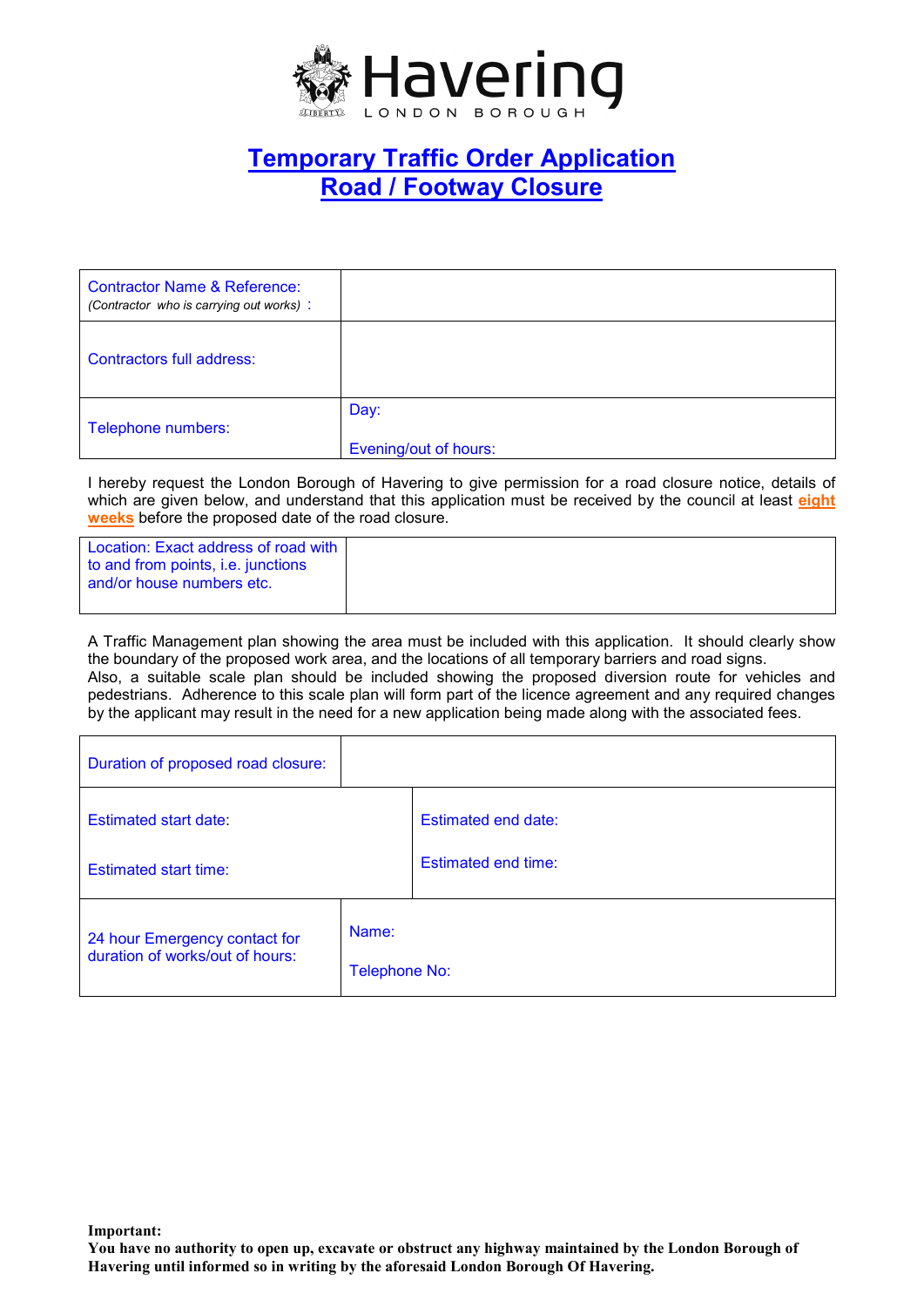| Reason for road<br>closure. |  |  |  |
|-----------------------------|--|--|--|
| <b>Diversion Route</b>      |  |  |  |
|                             |  |  |  |

**Payment of fees** – **£3,138.00 as set out below (emergency is half price) (Prices set as of 1st April 2022 to 31st March 2023, please contact LBH regarding fee's/charges if they are outside of the above prescribed dates)** 

- Payment Method:
- By card payment Nicole Wheeler 01708 431125
- By invoice please contact us & supply invoice Name & Company address/Email
- Cheques are no longer accepted

A part Fee may be refunded if your application is refused or cancelled however charges may apply if the notice has already been sent to legal and/or advertisement. **Please note: Failure to provide payment will prevent this application from being processed, please see payment or invoice details above.** 

**Signed by applicant: \_\_\_\_\_\_\_\_\_\_\_\_\_\_\_\_\_\_\_\_\_\_\_\_\_\_\_\_\_\_\_\_\_\_\_\_\_\_\_\_\_\_\_\_\_** 

**(Print Name) \_\_\_\_\_\_\_\_\_\_\_\_\_\_\_\_\_\_\_\_\_\_\_\_\_\_\_\_\_\_\_\_\_\_\_\_\_\_\_\_\_\_\_\_\_\_\_\_\_\_\_\_** 

**Date: \_\_\_\_\_\_\_\_\_\_\_\_\_\_\_\_\_\_\_\_\_\_\_\_\_\_\_\_\_\_\_\_\_\_\_\_\_\_\_\_\_\_\_\_\_\_\_\_\_\_\_\_\_\_\_\_\_\_** 

**Please ensure that all sections have been completed as failure to provide this information will result in a delay in processing your application.** 

London Borough of Havering NRSWA Section, Town Hall, Main Road Romford, Essex RM1 3BB *NRSWA@havering.gov.uk* 

**Important:**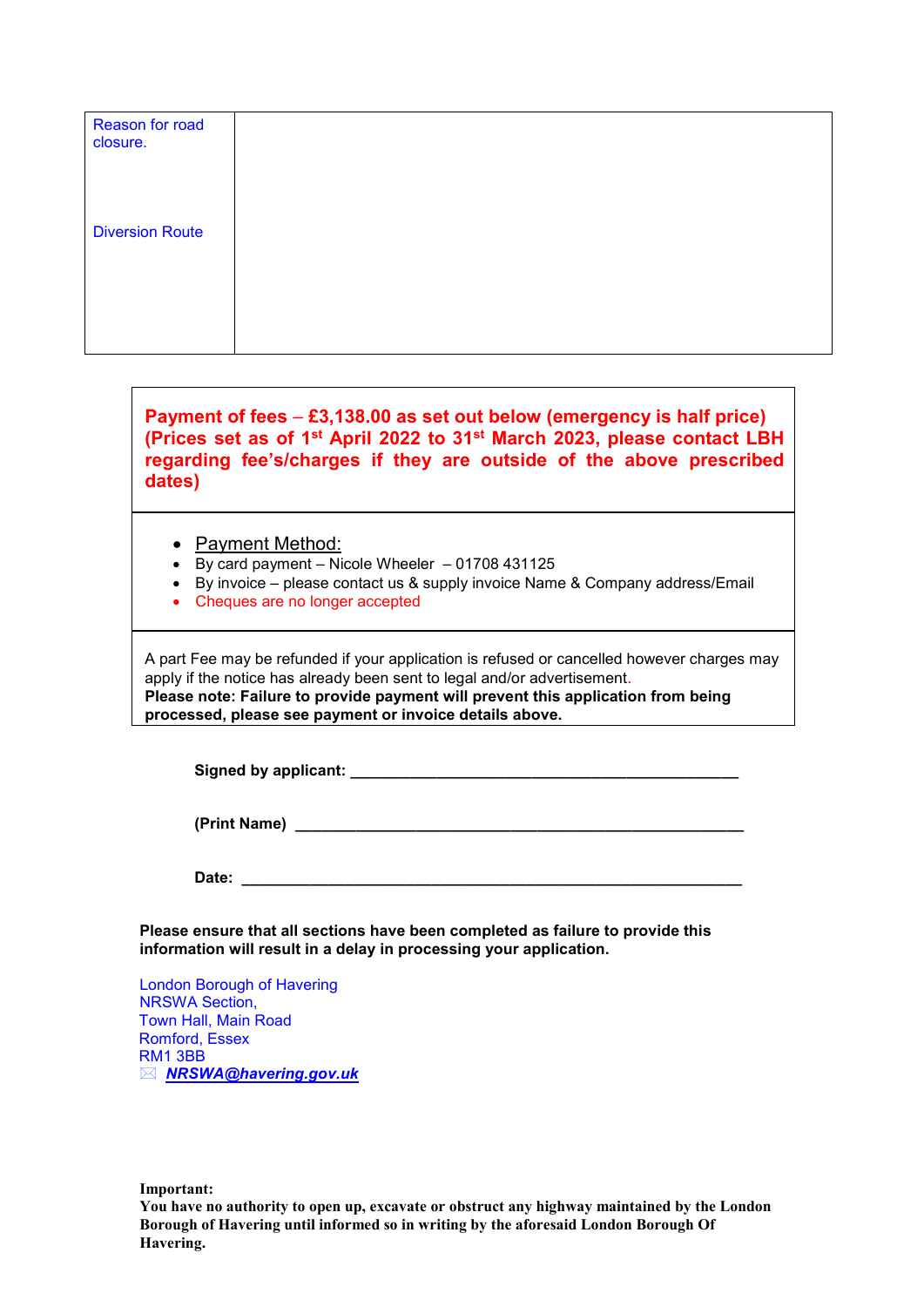### **Plant Enquiries**

| Organisation                                           | <b>Address</b>                                                                                          | Tel.          | Fax           | email                             |
|--------------------------------------------------------|---------------------------------------------------------------------------------------------------------|---------------|---------------|-----------------------------------|
|                                                        |                                                                                                         |               |               |                                   |
| <b>Adshell</b>                                         |                                                                                                         |               |               |                                   |
| <b>General Plant enquiries</b>                         | Unit 9 Newtons Court, Galleon Boulevard, Crossways, Dartford,<br>Kent DA2 6QL                           | 01322 620700  | 01322 289637  | press@clearchannel.co.uk          |
| To report damage                                       | As above (call centre)                                                                                  | 0800 731 3699 |               |                                   |
|                                                        |                                                                                                         |               |               |                                   |
| <b>Anglian Water</b><br><b>General Plant Enquiries</b> | Asset Services Data Management, Spencer House, Spitfire<br>Close, Ermine Bus. Park, Huntingdon PE29 6XY | 01480 323891  |               | info@digdat.co.uk                 |
| Sewer Diversions or new<br>developments                | Developer Services, PO Box 495, Huntingdon PE29 6YY                                                     | 01206 289470  |               |                                   |
|                                                        |                                                                                                         |               |               |                                   |
| <b>British Telecom</b><br>Dial Before You Dig Service  | Post Point 402b, Pinner ATE, Cannon Lane, Pinner HA5 1JL                                                | 0800 917 3993 | 01332 578 650 | dbyd@openreach.co.uk              |
| <b>UKPN (Power)</b>                                    |                                                                                                         |               |               |                                   |
| <b>Plant Enquiries</b>                                 | Plant Provision, EDF Energy, Fore Hamlet, Ipswich IP3 8AA                                               | 08701 963797  | 08701 963131  | emaphelpdesk@edfenergy.com        |
| <b>Energis Com. Ltd</b>                                |                                                                                                         |               |               |                                   |
| Plant Enquiries (out sourced)                          | Atkins Telecoms, PO Box 290, 260 Aztec West, Almondsbury,<br>Bristol BS32 4WE                           | 01454 288808  | 0870 840 9012 | osm.enquiries@atkinsglobal.com    |
|                                                        |                                                                                                         |               |               |                                   |
| <b>Essex &amp; Suffolk Water</b>                       | Asset Records, Sandon Valley House, Canon Barns Road, East                                              |               |               |                                   |
| <b>Plant Enquiries</b>                                 | Hanningfield, Chelmsford, CM3 8BD                                                                       | 01268 664491  | 01268 664397  | assetplans@eswater.co.uk          |
|                                                        |                                                                                                         |               |               |                                   |
| <b>London Transport Buses</b>                          | Transport for London   Zone 1R6, 5 Endeavour Square, Westfield                                          | 020 3054 6800 |               | VirginieRevel@tfl.gov.uk          |
|                                                        | Avenue, London E20 1JN                                                                                  |               | 0208 534 6564 | north.rsm@tfl.gov.uk              |
| To be notified of major works                          |                                                                                                         | 07525 274 126 |               |                                   |
|                                                        |                                                                                                         |               |               |                                   |
| <b>London Underground</b><br>Now under TfL             | Street Management, 84 Eccleston square, London SW1V 1PX                                                 | 0845 305 1234 | 0207 027 9914 | enquiries@streetmanagement.org.uk |

#### **Important:**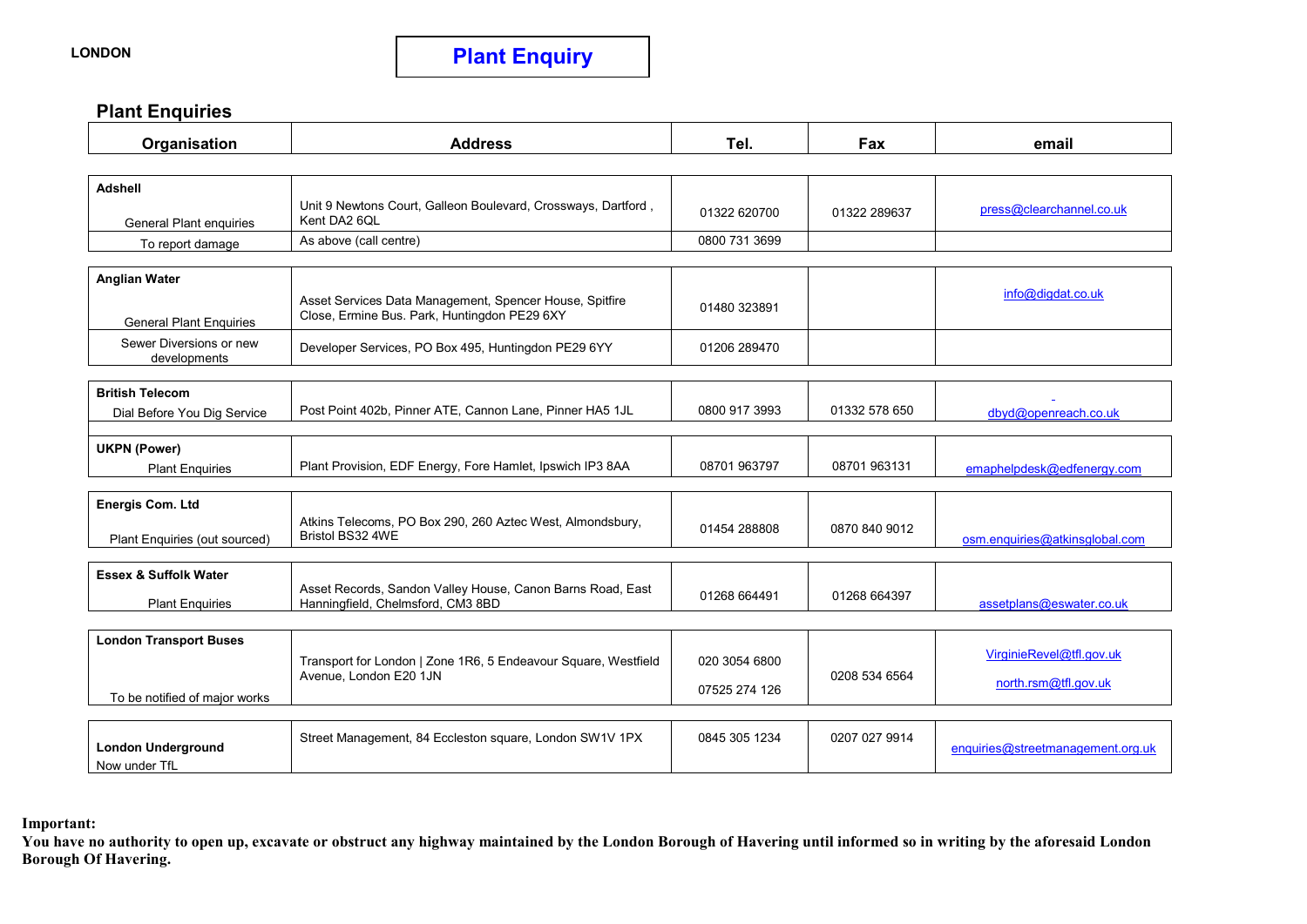| Organisation                                                  | <b>Address</b>                                                                                                                         | Tel.                        | Fax           | email                                                                                   |
|---------------------------------------------------------------|----------------------------------------------------------------------------------------------------------------------------------------|-----------------------------|---------------|-----------------------------------------------------------------------------------------|
| <b>Metropolitan Police</b>                                    |                                                                                                                                        |                             |               |                                                                                         |
| To be notified of major works                                 | 3 Area Traffic Management, Chadwell Heath Traffic Garage, 11<br>Grove Road. Chadwell Heath RM6 4AG                                     | 0208 345 4969               | 0208 345 4953 | graham.harris@metpolice.uk                                                              |
|                                                               |                                                                                                                                        |                             |               |                                                                                         |
| <b>UKPN (Electric)</b><br><b>Plant Enquiries</b>              | Asset Protection Team, PO Box 3484, Warwick CV34 6TG                                                                                   | 0800 731 2961               | 01926 656574  | www.nationalgrid.com/uk<br>Then choose land & development then<br>the developers option |
| <b>National Grid (Gas)</b>                                    |                                                                                                                                        |                             |               |                                                                                         |
| <b>Plant Enquiries</b>                                        | 3rd Party Enquiries, Plant Protection, Lakeside House, The<br>Lakes, Bedford Road, Northampton NN4 7HD                                 | 0800 688588                 | 01604 816121  | plantprotection@ukngrid.com                                                             |
|                                                               |                                                                                                                                        |                             |               |                                                                                         |
| <b>Rail Track</b><br>Safety Issues                            | Floor 5 East Anglia House, 12-34 Great Eastern Street,<br>Huddersfield, HD5 9AG                                                        | 08457 114 141<br>(option 9) |               |                                                                                         |
|                                                               |                                                                                                                                        |                             |               |                                                                                         |
| <b>Royal Mail</b><br><b>Plant Enquiries</b>                   | Helen Chesney, Sandgate Close, Romford RM7 0AB                                                                                         | 01708 777128                | 01708 777136  | helen.chesney@royalmail.com                                                             |
|                                                               |                                                                                                                                        |                             |               |                                                                                         |
| <b>TfL</b><br>Plant Enquiries - Road<br>signals/speed cameras | Mark Dawson, Directorate of Traffic Operations, NRSWA<br>Communications Team, Windsor House, 42-50 Victoria Street,<br>London SW1H 0TL | 0207 126 1292               | 0207 126 1564 | NRSWA@streetmanagement.org.uk                                                           |
|                                                               |                                                                                                                                        |                             |               |                                                                                         |
| <b>Thames Water Utilities</b><br><b>Plant Enquiries</b>       | Development / Asset Unit, Maple Lodge, Denham Way,<br>Rickmansworth Herts WD3 9SQ                                                      | 01923 898072                | 01923 898248  | devcom.team@thameswater.co.uk                                                           |
|                                                               |                                                                                                                                        |                             |               |                                                                                         |
| Virgin Media<br><b>Plant Enquiries</b>                        | National Plant Enquiries, Ground Floor, Small Heath Bus. Park,<br>Talbot Way, Birmingham B10 0HJ                                       | 0800 953 2244<br>(option 2) | 0121 694 2345 | plant.enguiries.team@virginmedia.co.uk                                                  |

#### **Important:**